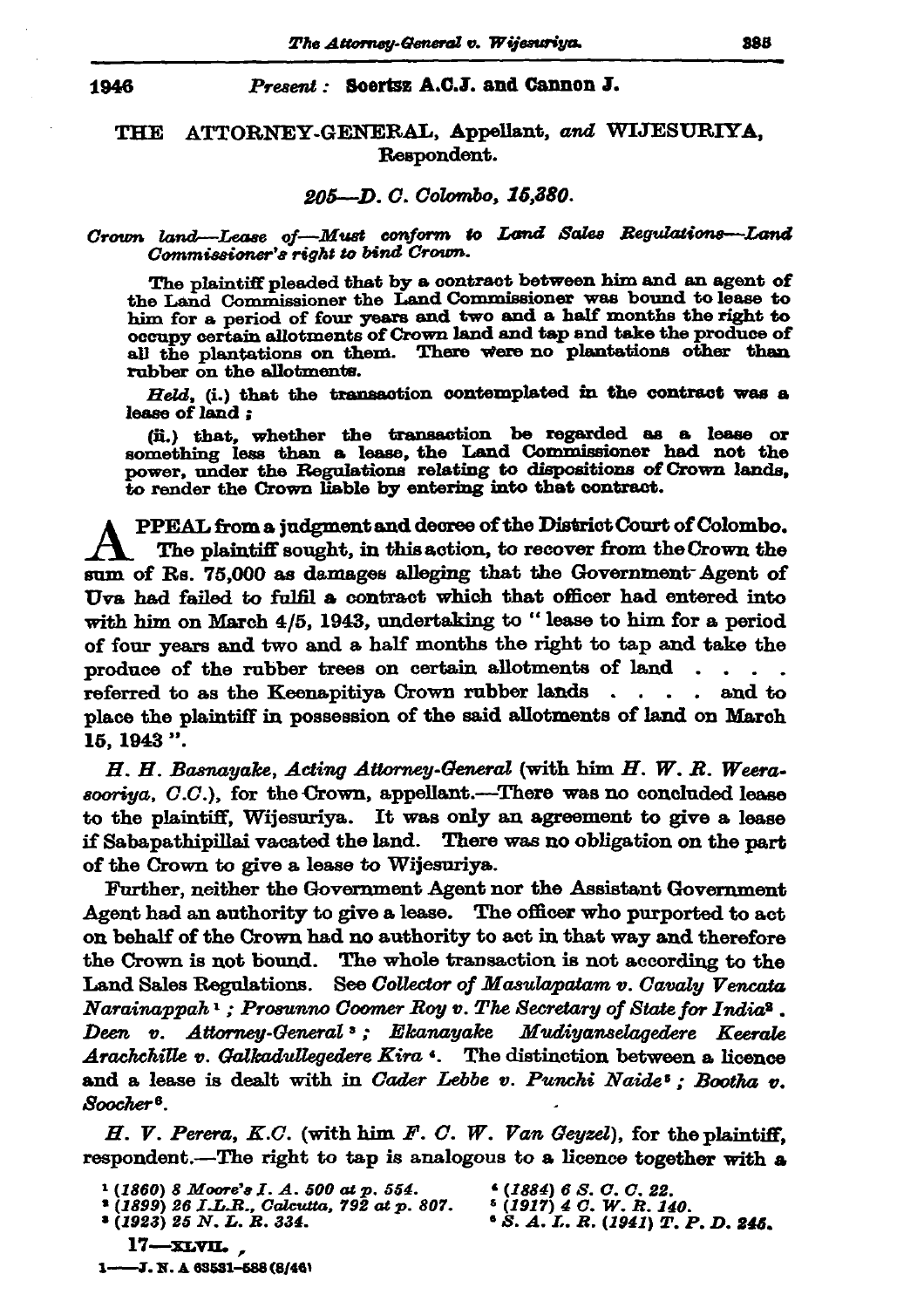grant to remove the latex. It is submitted that the decision in Cader Lebbe v. Punchi Naide is incorrect. The agreement in the present case created an interest in land not amounting to a lease or a disposition of land. The Land Sales Regulations are therefore inapplicable. Further, the instructions regarding procedure in sales and leases of Crown land are only directive. If the rules are not obeyed the act is not necessarily "ultra vires". At the most there is an irregularity, but the act itself is not void. The issue of the permit is not the essence of the contract. There was a completed contract and the parties contemplated putting it into a certain form. See Rossither v. Miller<sup>1</sup>. Departmental instructions cannot limit the scope of the Government Agent's authority.

H. H. Basnayake, in reply.-The parties contemplated a lease of land. All the essentials of a lease are present in the transaction-Wille: Landlord and Tenant, 3rd. Ed., p. 1.

## Cur. adv. vult.

#### SOERTSZ A.C.J.-**August 22, 1946.**

The plaintiff brought this action against the Attorney-General, in virtue of section 456 of the Civil Procedure Code, to recover from the Crown two sums of money, Rs. 75,000 and Rs. 6,000, with interest on the latter sum. He claimed the first sum as damages the Crown was liable to pay to him in consequence of the failure of the Government Agent of Uva. who, he averred, was "acting for and on behalf of the Crown" to fulfil a contract which that officer had entered into with him on March 4/5. 1943, undertaking to "lease to him for a period of four years and two and a half months the right to tap and take the produce of the rubber trees on certain allotments of land . . . . referred to as the Keenapitiya Crown Rubber lands . . . . and to place the plaintiff in possession of the said allotments of land on March 15, 1943 ". These allotments comprised an area of about 280 acres. The second sum the plaintiff claimed as due to be refunded to him with interest because he had deposited the Rs. 6,000 at the request of the Government Agent. as part of the consideration for the lease, and the lease failed owing to the default of the Government Agent.

The question now is whether the Crown was so involved in all that took place between the plaintiff on the one side and the Land Commissioner and the Government Agent on the other as to be liable to make amends to the plaintiff by paying him the damages he claimed or any damages at all, and refunding the deposit the plaintiff had made together with interest. The Attorney-General, in the answer he filed on behalf of the Crown, repudiated the claim for damages on the ground that there was " no agreement whether oral or otherwise " as alleged in paragraph 3 of the plaint. In regard to the Rs. 6,000 claimed, his answer was that the plaintiff deposited that sum "in anticipation of his obtaining a lease of the lands referred to  $\ldots$  if and when they were vacated by one Sabapathipillai who had been given notice . . . . to quit the lands on March 15, 1943", but that when that notice was cancelled and the contemplated lease fell through, the plaintiff could have withdrawn this sum at any time but did not choose to do so. The Crown was not,

<sup>1</sup> (1878) 3 A.C. 1124.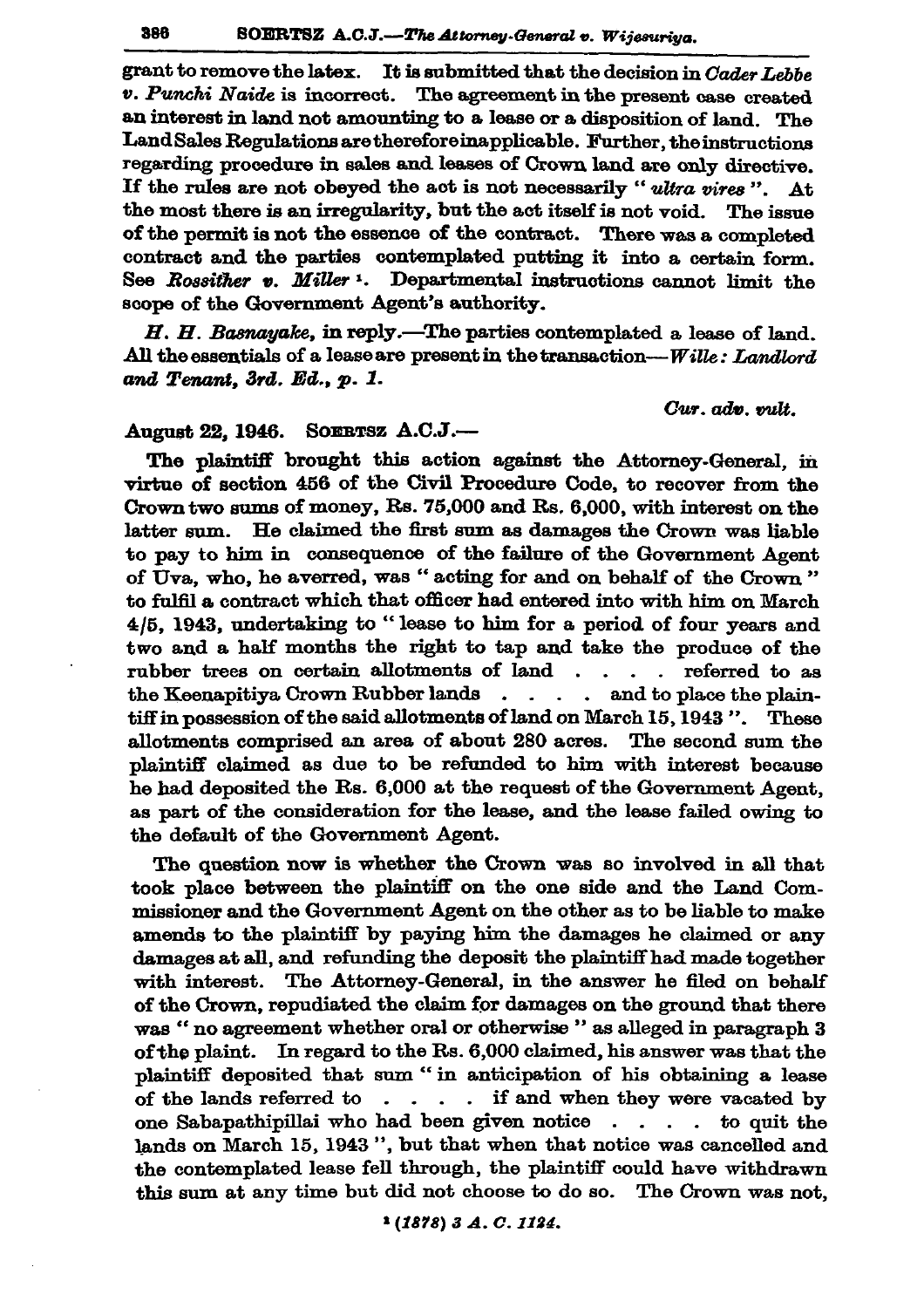therefore, liable to pay interest and he accordingly brought the sum of Rs. 6,000 into Court. The Attorney-General further pleaded that. even assuming such a contract, in fact, as the plaintiff set up, the plaintiff could not maintain his action upon it, in law, by reason of the provisions of the Land Sales Regulations, and of the Frauds and Perjuries Ordinance.

In regard to the question of fact, that is to say whether there was such an agreement as is pleaded in paragraph 3 of the plaint, with which I propose to deal first, a brief statement of the facts from which this litigation arose is necessary. In January, 1942, the Land Commissioner advertised that he would, on March 7, 1942, put up to auction " the lease of the right to tap and take the produce of the rubber trees" on the Crown lands referred to in the advertisement for a period of five years. At the sale, the plaintiff and one Sabapathipillai were the final bidders, and the latter was declared the purchaser on his bid of Rs. 44,000 as against the plaintiff's bid of Rs. 43,950, and a "permit" was issued to him. Sabapathipillai, however, found himself in difficulties in regard to the payment of the first annual instalment of rent, and in consequence of negotiations between the Government Agent and the Land Commissioner on the one side, and the plaintiff on the other, the plaintiff offered to take the lease for Rs. 30,000 if Sabapathipillai made default. This offer did not materialise, because these Government officers came to some arrangement with Sabapathipillai in regard to the first instalment. But, Sabapathipillai was soon involved in other difficulties. violated, or it was said that he had violated another term of his contract by entering into an agreement with a third party, one Karunatileke, concerning the subject matter of his lease, and the Land Commissioner and the Government Agent in consultation with each other, decided to cancel his permit. The Land Commissioner wrote letter P9 of January 28. 1943, to the Government Agent, saying--

"The conditions of the Permit dated August 10, 1942, have been flagrantly violated. You should cancel the Permit forthwith and take possession of the land on behalf of the Crown. You may, thereafter, issue a Permit to Mr. H. E. Wijesuriya to take the produce of the plantations on the land for the balance period of five years at the rental approved by my letter . . . . of April 25, 1942".

Accordingly, on March 2, 1943, the Assistant Government Agent wrote P10 informing Sabapathipillai that his lease was cancelled and requesting him "to deliver peaceful possession to the Divisional Revenue Officer on March 15, 1943, and to vacate the land immediately thereafter".

It was in this state of things that the plaintiff says he saw the Land Clerk, Attanayake, and the Assistant Government Agent on March 4, 1943. The plaintiff's version of what happened on March 4 is that on that day he first saw the Land Clerk, Attanayake, who told him that if he deposited Rs. 6,000 he would be placed in possession on March 15, and that he then went and saw the Assistant Government Agent in his office room and that the Assistant Government Agent repeated or confirmed what the Land Clerk had told him. The Assistant Government Agent denies that the plaintiff saw him on that day in his office room or elsewhere in regard to this matter and he denies that he told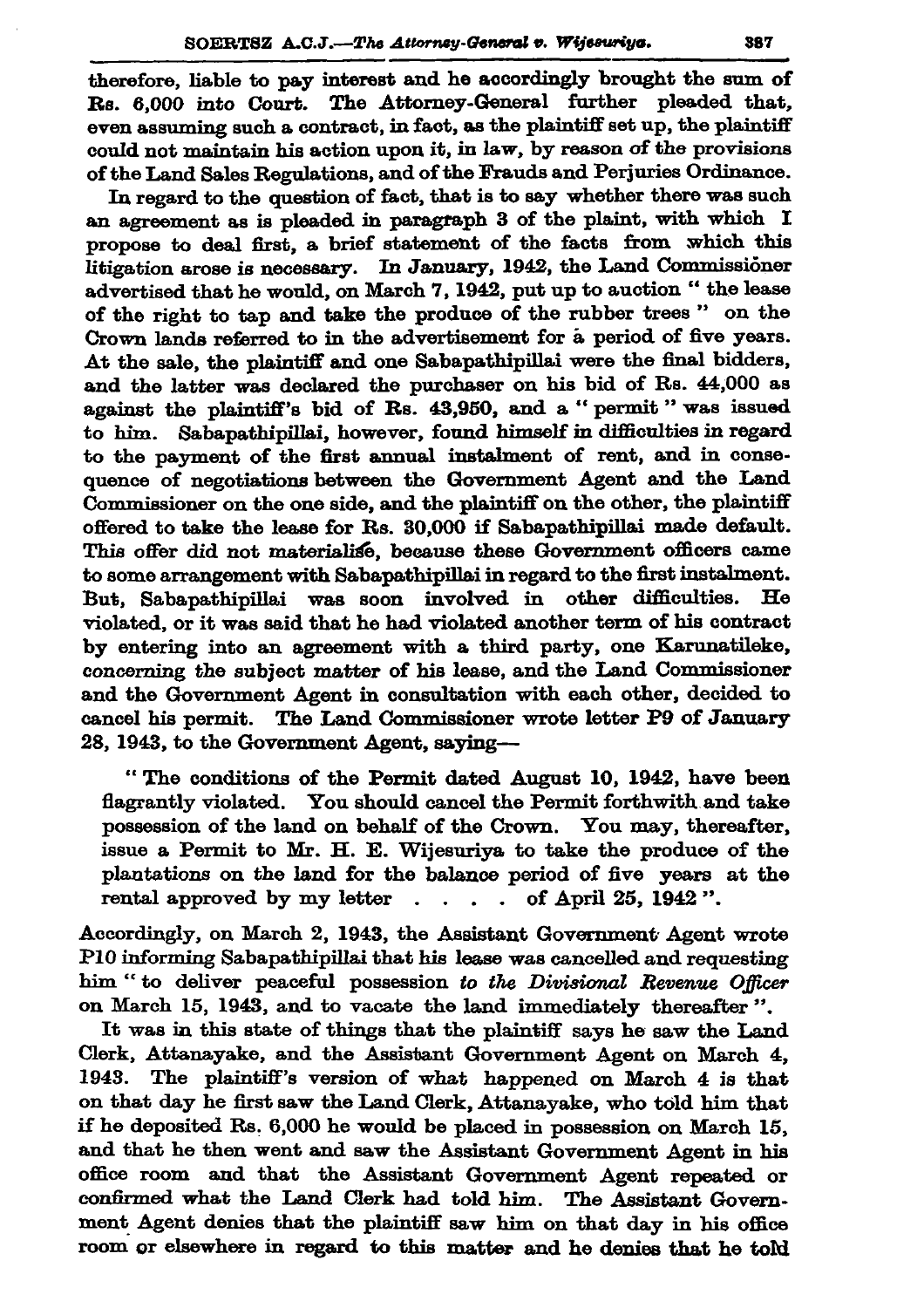the plaintiff that if he deposited Rs. 6,000 he would be placed in possession on March 15. Attanayake admits that the plaintiff saw him on that date but he says that what he told the plaintiff was that there were instructions from the Land Commissioner to issue notice of cancellation to Sabapathipillai and to offer the lease to him and that notice of cancellation had been issued to Sabapathipillai, and that if the plaintiff would agree to deposit the first year's rent he would be put in possession of the land in the event of Sabapathipillai vacating the land. He savs he told the plaintiff that the money would be placed in deposit and it would be refunded to him if he is not put in possession of the land. Attanayake says that he pointed out to the plaintiff that according to a rule of the Government such a deposit is necessary before possession could be given. The plaintiff, on his part, would, I suppose, agree gladly to make the deposit in order to consolidate his position. He feared, for instance, that one Weerasekere was endeavouring to get the lease as Sabapathipillai's nominee.

In this conflict of evidence the questions that arise are whether the plaintiff saw the Assistant Government Agent on that day or only Attanayake, and whether the plaintiff was given an assurance amounting to a warranty that if he deposited the full year's rent he would be given possession on March 15, or only a promise dependent on the resumption of possession of these lands. I would say at once that, after careful consideration, I prefer the evidence of the Assistant Government Agent and of Attanavake to that of the plaintiff. I feel the less deterred from expressing disagreement with the trial Judge's findings on facts because. as he savs, his findings are not based on matters like the demeanour and reliability of these witnesses but on their testimony, "viewed in the light of the circumstances of the case." It is precisely in that way that I myself have examined their evidence and reached the conclusions to which I have come. As far as the Assistant Government Agent is concerned his denial that he met the plaintiff or spoke to him in his office on March 4, is, in my opinion, strongly supported by the terms of the document D1. Attanayake after his meeting with the plaintiff put up to the Assistant Government Agent as follows :-

"We may accept a year's rent and place it in deposit until Mr. W. is put in possession of the land. When he is put in possession the money can be credited to revenue".

and the Assistant Government Agent's minute is-

"Please request Mr. W. to let me know whether he will agree".

This document, I regard as clinching the point in dispute. If, as the plaintiff says, Attanayake had told him definitely that if he paid the first year's rent he would be placed in possession on March 15 and, if again as the plaintiff says the Assistant Government Agent had repeated or confirmed what Attanayake had already told him, it is difficult to understand why the Assistant Government Agent should want to know whether the plaintiff agrees to his money being placed in deposit, the Assistant Government Agent himself having already told him if he deposited the first year's rent, he would be placed in possession on March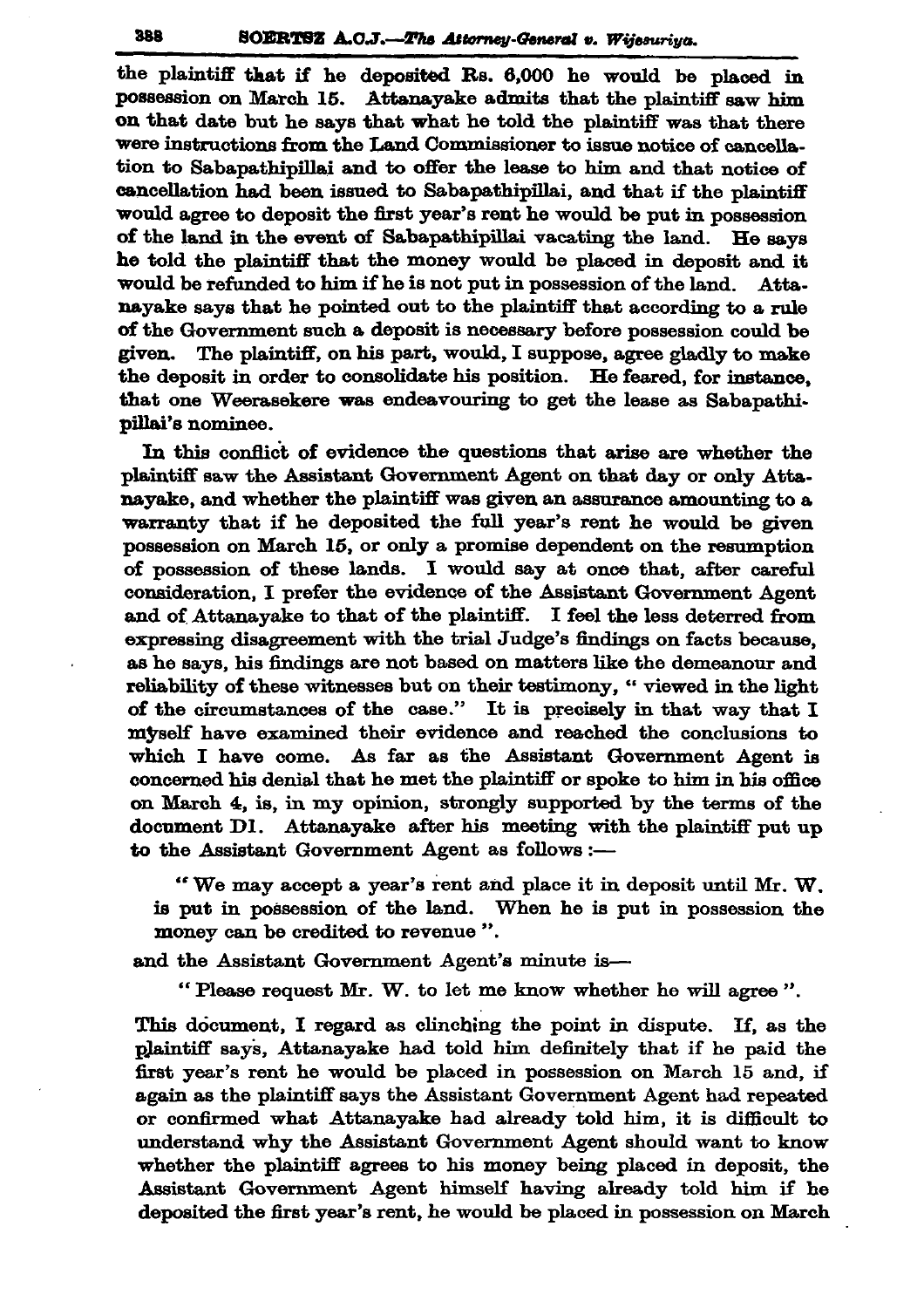15, and the plaintiff not having demurred to that in any way at all. If the plaintiff's version is the true one, the answer one would have expected from the Assistant Government Agent to Attanayake's query would have been either "Yes" or "the lease having now been given to Mr. W., let the deposit be oredited to revenue," depending on the view the Assistant Government Agent took of the transaction that is to sav whether a lease had been warranted, or a conditional one promised. Likewise, so far as Attanayake is concerned, if, as the plaintiff states, the lease was given him on March 4 to take effect on March 15 and he was requested to pay the first year's rent, it is as difficult to understand why Attanavake should suggest a temporary deposit in the Kachcheri and a crediting to revenue after possession has been given. The trial Judge says that on March 4, Mr. Chandrasoma (that is the Assistant Government Agent) "believed that on March 15, 1943, that land would be vacated by Sabapathipillai and his Manager, Karunatileke. The idea that Karunatileke would not leave the land never for an instant crossed Mr. Chandrasoma's mind", but if the Assistant Government Agent entertained such a sanguine expectation that everything would go according to plan, that would be precisely the case in which I should have thought he would have regarded the lease as good as given, and would have directed the Rs. 6,000 to be credited to revenue without being held in suspense at all. It appears to me to be abundantly clear that the Government Officers were by no means certain that they would be able to deliver possession on March 15 and it was quite natural that Attanayake fully aware as he was of the Land Commissioner's instructions in P9 written a fortnight earlier would have explained to the plaintiff. as he says he did, that the money would lie in deposit and would be credited to revenue or refunded to him according as he was put in posses sion or not. Attanayake's evidence receives support from the qualified terms of the receipt P2 given to the plaintiff by the Kachcheri Shroff, acknowledging the receipt of rent "pending issue of lease". Much importance cannot be attached to the Assistant Government Agent's statement in P13 that "the lease is now given to Mr. E. Wijesuriya", especially as that is followed by the statement "You should put him in possession as soon as the present lessee vacates". On a proper interpretation in its true context this statement means that the Land Commissioner had *decided* to put the plaintiff in possession on Sabapathipillai vacating the land, and not that he had *agreed* unconditionally to do so. Not only do the documents bear out the Assistant Government Agent's and Attanayake's evidence but also, in my view, their evidence gives what I think is the more probable version. The plaintiff says that it was well known that Sabapathipillai and Karunatilleke had fallen out and it was quite a serious question whether even if Sabapathipillai vacated the lands, Karunatilleke would not create trouble, and it was most improbable that, in those circumstances, the Assistant Government Agent or Attanayake would give the plaintiff an unconditional undertaking. If these findings of mine are correct, the plaintiff's action fails for the reason that there was no contract between the Government Agent and him as alleged in paragraph 3. But, the trial Judge, for reasons which are not too clear to me, preferred the plaintiff's evidence  $1^*$  ----J.N.A 63531 (8/46)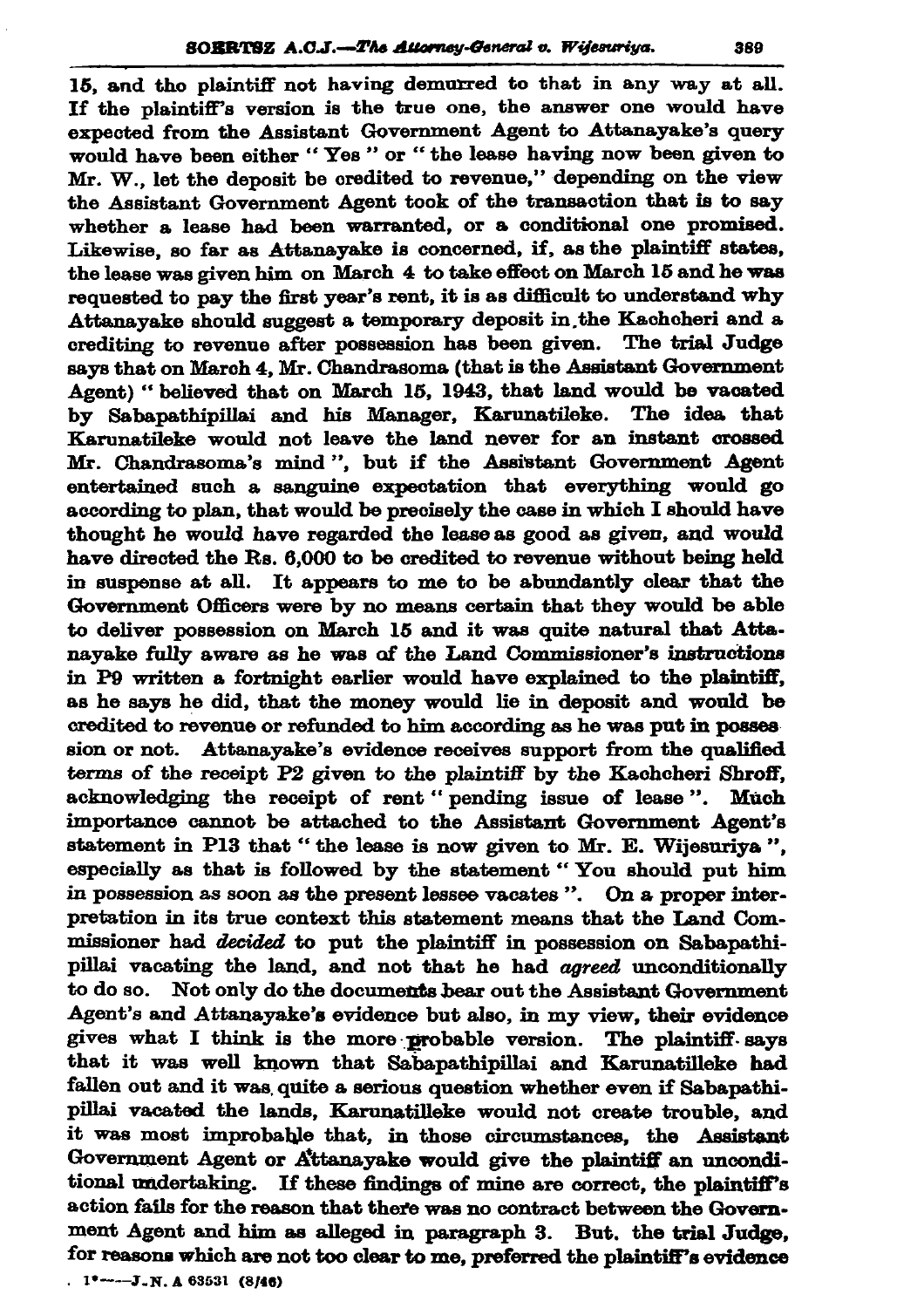and he held that the plaintiff saw the Assistant Government Agent and that that officer confirmed what Attanayake had told the plaintiff. according to the plaintiff's version, namely, that if he paid the first year's rent, he would be given the lease of these lands on March 15. I would. therefore, examine this case to see how it stands on the finding of the trial Judge.

On that finding, we have an agreement by the Assistant Government Agent with the plaintiff, by which the Assistant Government Agent offered to give him a lease and to put him in possession on March 15. if he paid down a year's rent, and an acceptance of that offer by the plaintiff when he paid in the year's rent. It might have been necessary to consider whether, in the circumstances of the case, this contract. although apparently unconditional, should not be construed as containing an implied condition that its fulfilment would depend on the Government officers concerned being able to recover possession of the lands That question might have arisen if those officers had persisted leased. with the proposed cancellation of Sabapathipillai's lease, and found it impossible to recover possession, for in that event, the question of frustration of the contract would have arisen. But as things turned out, before March 15, the Land Commissioner decided to cancel the notice to quit given to Sabapathipillai and there was no attempt made to recover possession from him and to deliver it to the plaintiff. The question of frustration does not, therefore, arise. The question that does arise in these circumstances is whether the Assistant Government Agent was competent by entering into the agreement found by the trial Judge. to bind the Crown, or perhaps I should say, to bind the Land Commissioner and through him the Crown. The plaintiff's case is that it was competent for the Land Commissioner to lease the right to take the produce of the plantations on these lands for the period for which and in the manner in which it was proposed to lease that right, and that the Land Commissioner constituted the Government Agent and Assistant Government Agent his agents for that purpose. Assuming that to be so, P9 shows the scope of the authority the Land Commissioner entrusted to his agent was "To take possession of the land on behalf of the Crown"; and "thereafter, issue a permit to Mr. Wijesuriya to take the produce of the plantations . . . . for the balance period of five years . . . . "It is clear from these terms that the resumption of possession on behalf of the Crown was made a condition precedent to the issue of a permit. I imagine that it would have been quite open to the Land Commissioner at any time before the permit was issued to the plaintiff to repent of the decision to issue it and to direct that no such permit shall issue, for the Land Commissioner made no promise to the plaintiff to issue a permit to him nor did he authorise his agent to make such a promise. He was only instructing his agent in regard to the course of action he should take. But, it is contended that the plaintiff was not aware of this limitation of the agent's authority and that the agent who had been held out to the plaintiff as the Land Commissioner's agent bound the Land Commissioner although he acted in excess of his authority. As I have already observed, I have no doubt myself that the plaintiff was fully aware of the true state of things, but here again I will assume that,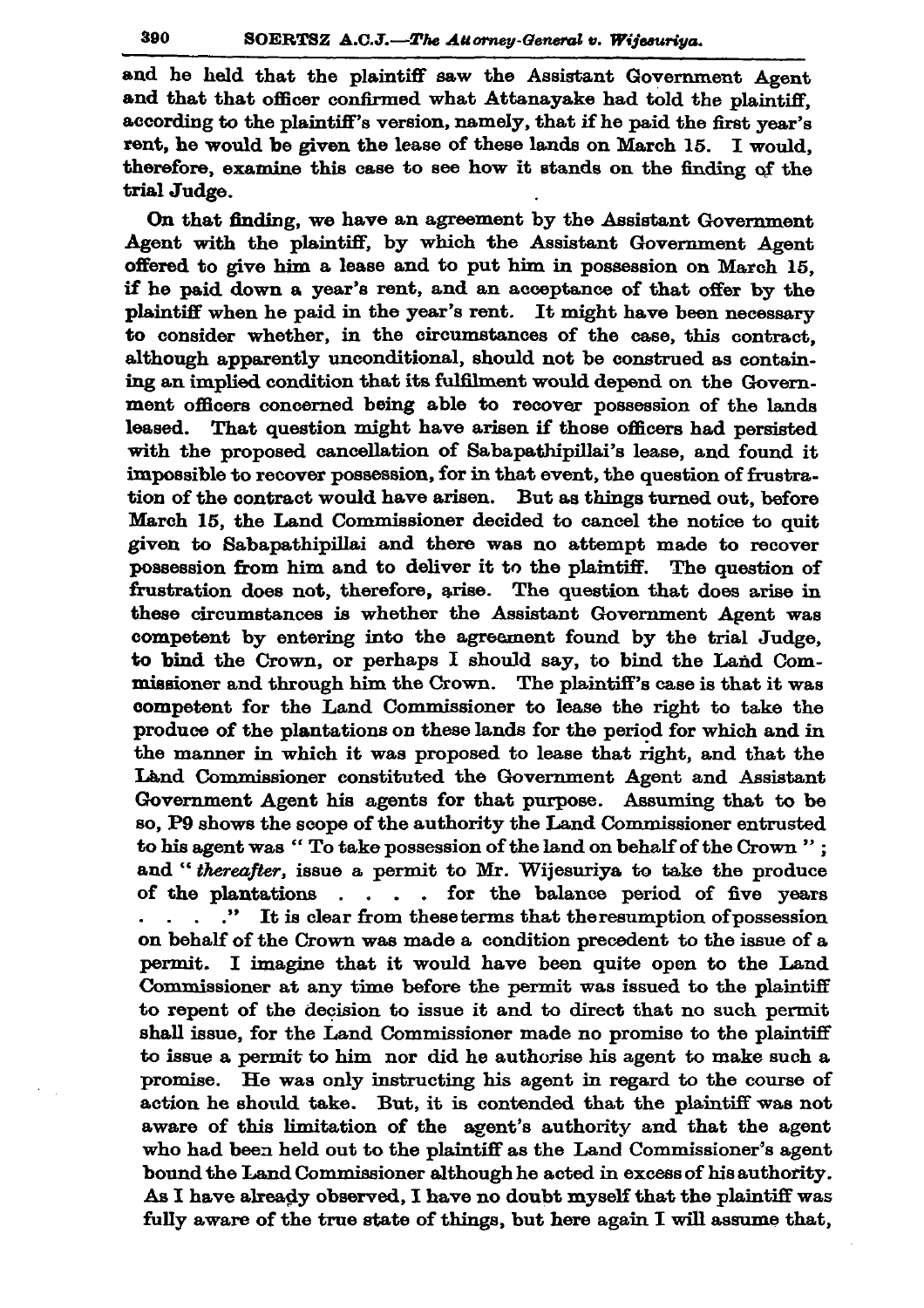as found by the trial Judge, the plaintiff was not aware of any limitation of authority imposed on the Government Agent or Assistant Government Agent and I will examine the case on that footing. The plaintiff's case then stands at this: he is able to plead a contract between him and the Land Commissioner's agent by which the Land Commissioner was bound, in fact, to give him a lease and to put him in possession on March 15, and a default by the Land Commissioner in that he did not even make an attempt to fulfil the contract. The question then arises whether the Land Commissioner was himself competent to involve the Crown in liability by entering into that contract. To answer that question it is necessary to ascertain what in reality this contract amounted to in law. In my view, it was a lease of land for four years and two and a half months. It was in vain that the officers concerned sought, by a play upon words and by describing the transaction as a "permit" or "a licence" to take the produce of the plantations on these lands or "a lease of the right" to tap and take the produce of the plantations. to pret nd that the resulting transaction was what they called it and not what, in essence, it was. Exhibit P1 read with P6 discloses a lease of land and nothing but a lease of land. Occupation of the lands is to be given along with the right to tap and take the produce of all the planta. tions on them for there were no plantations other than rubber. That occupation and that right are to be in force and to continue for the period of four years and two and a half months provided, of course, the other party performed his covenants. On the expiry of the period or the earlier determination of the contract, he is to surrender possession of the lands. Pending the expiry or determination of the right of occupation, any unauthorised person going on the land would undoubtedly be liable, at the instance of the occupier, as a trespasser. What does all this connote but a lease? It is true that the party who is to have occupation is prohibited from doing certain things on these lands, but prohibitions like those are very familiar features in deeds of lease. Ï. therefore, hold that the transaction contemplated in the contract pleaded by the plaintiff was a lease of land. If I am right, as I venture to think I am, then by regulation 2 of the "Regulations relating to sales and leases of Crown lands approved by the Secretary of State's despatch of June 5, 1926 " it is laid down that-

"every grant and every lease of land shall be under the signature of the Governor and the public seal of the Colony, except  $(a)$  leases of small lots leased annually, which may be signed by the Revenue Officer; and  $(b)$  leases of road reservations which may be signed by the Controller of Revenue".

The transaction cannot be brought within exception  $(a)$  and the Revenue Officer, the Land Commissioner in this case, was not competent to enter into this contract or to bind the Crown by issuing such a permit as was admittedly contemplated. The regulation I have referred to reappears in the Letters Patent dated April 22, 1931, with the word "disposition" substituted for the word "lease". Paragraph 6 says-

"The Governor in Our name or on Our behalf may make and execute, under the public seal of the Island, grants and dispositions of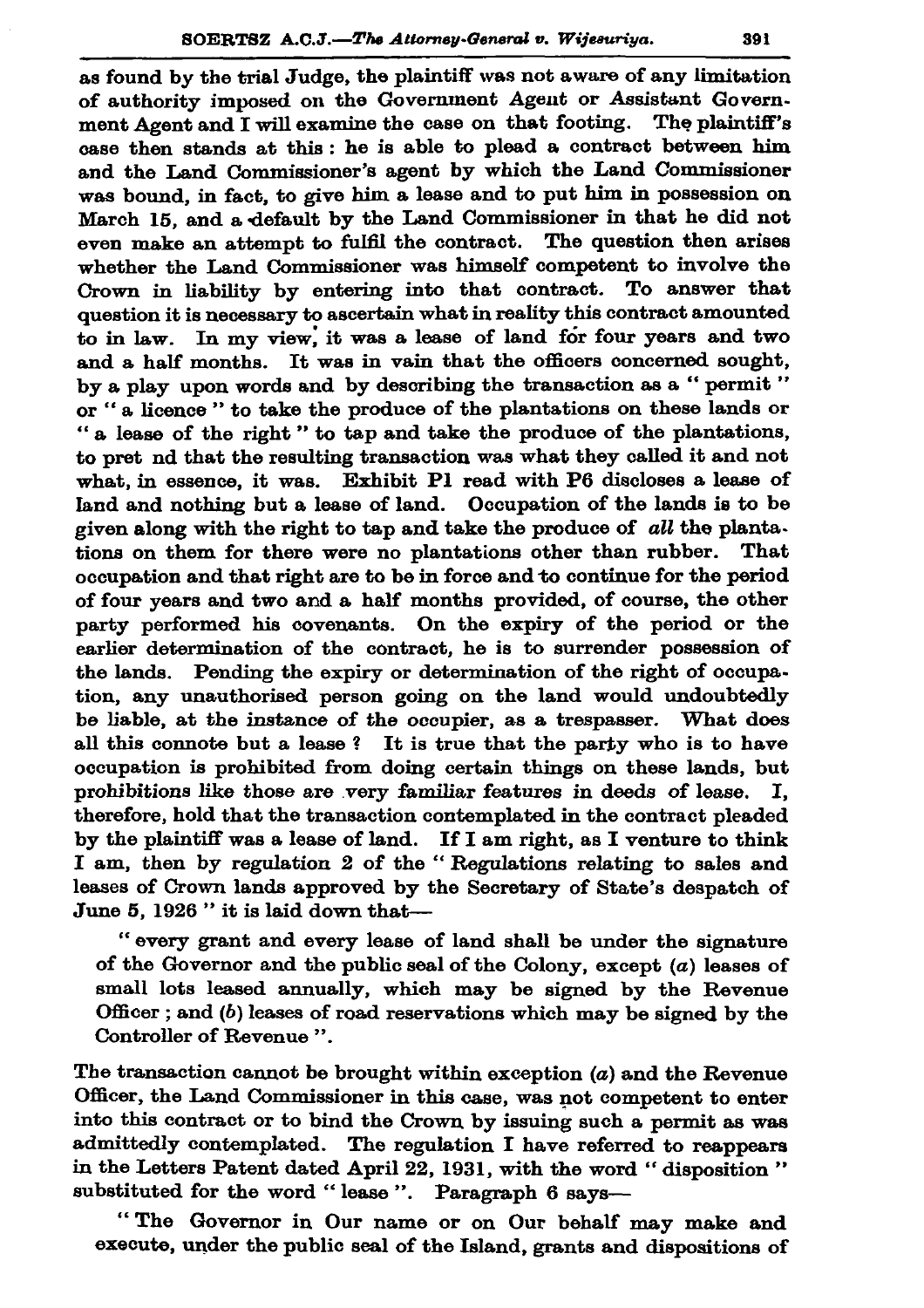any lands which may lawfully be granted or disposed of within the Island  $\mathbf{L}^{\text{max}}$ **Contract Contract** 

But, in the Cevlon Government Manual of Procedure (1940 Ed.) is published a statement of administrative procedure prescribed for transactions with which Officers of State are concerned, and in that statement we find on page 12 that the grant of licences for produce is vested in the Executive Committee. It is that, probably, that inspired the officers in this case to attempt to grant a lease by calling it a "licence for produce". But as I have already observed this is much more than a licence. Mr. H. V. Perera for the respondent to this appeal sought to surmount the difficulty created by regulation 2 quoted above by contending that the agreement contemplated by the parties in this instance at most created an interest in land not amounting to a lease or a disposition of land and he went on to argue that it was only a grant or a lease or a disposition of land that required the Governor's intervantion. and that it was competent for the Land Commissioner to enter into an agreement creating an interest in land other than a lease. I am unable to entertain that contention as I have already ventured to say I find the contemplated transaction to be, in reality, a lease and as such, a disposition of land and not any lesser interest in land. But even assuming that what was being created was an "interest in land " less than a lease, even so I have not been referred to any rule or regulation empowering the Land Commissioner to create such an interest in land in the manner in which he proposed to act in this instance. The provisions of the Land Development Ordinance in my view have no application whatever here. Another difficulty in the way of the plaintiff is that the Land Commissioner had no power, in the event of a default such as was alleged on the part of Sabapathipillai rendering his permit or licence to take the produce liable to cancellation, to enter into an agreement, to give that right to the next highest bidder. He was bound in such an event by regulation 29 of the regulations to offer the right for sale again in open competition. D5 shows that the Land Commissioner realised that the action contemplated by him, that is to say to choose the plaintiff for the giving of the right to tap, was ultra vires. He writes to the Government Agent " an issue of a preferential lease now to the second highest bidder at an auction held an year ago at a reduced rent does not appear to be in order. If the order of cancellation of the existing permit is not varied after consideration by me on the representations received, the proper course would be to sell the right by auction or public tender". The result is that whether the transaction be regarded as a lease or something less than a lease, the Land Commissioner had not the power to render the Crown liable by acting as he did. If he had not that power he could not, of course, delegate such power to his agent.

As was stated in the opinion delivered in the Privy Council in the case of the Collector of Masulapatam v. Cavaly Vencata Narainappah 1.-

"The acts of a Government Officer bind the Government only when he is acting in the discharge of a duty within the limits of his authority, or, if he exceeds that authority, when the Government, in fact or in law, directly or by implication ratifies the excess".

 $(1860)$  8 Moore's Indian Appeals 554.